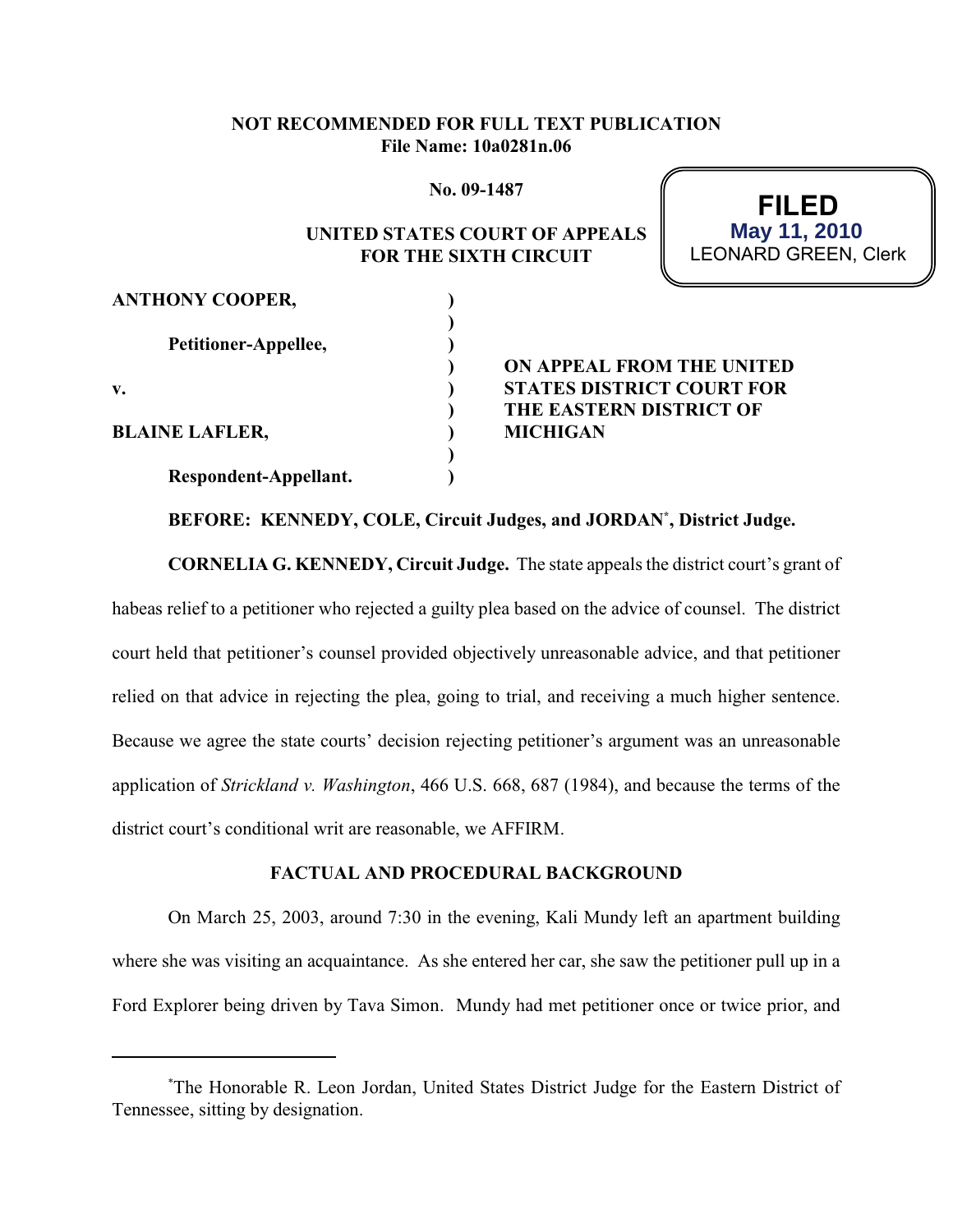exited her car as he exited his. They began walking towards each other. When they were six feet away from one another, Mundy testified, petitioner pulled out a handgun, pointed it towards Mundy's head, and fired.

An uninjured Mundy ran, but the shots continued. She was about forty yards away when a bullet hit her in the buttocks and another her thigh. She heard at least four shots being fired throughout the ordeal. She continued running, eventually collapsing at a neighbor's door.

An ambulance transported Mundy to a nearby hospital, where doctors discovered she had four bullet holes – two entrance wounds and two exit wounds. During an exploratory surgery, Dr. Ian Rubenstein discovered that one of the bullets had pierced her intestines, which were leaking. In Rubenstein's opinion, this was a life-threatening injury. Through surgery, he was able to repair Mundy's intestines, and Mundy was discharged after spending two-and-one-half weeks in the hospital and an additional period in rehabilitation. Mundy continues to experience daily pain from the incident.

Fortuitously, there were several police officers in the vicinity that evening. Officer Randell Coleman witnessed the shooting from several blocks away. He radioed a description of the shooter, who was running away from the scene of the shooting. Two other officers were in the vicinity, and Coleman witnessed them detain petitioner almost immediately. A small amount of marijuana was discovered in petitioner's pocket. Petitioner was transported to the police station, where a gunshot residue test was performed on him. William Steiner, a forensic chemist with the police department, testified that the test was positive, which indicated that petitioner had been in the presence of a firearm that had been discharged recently.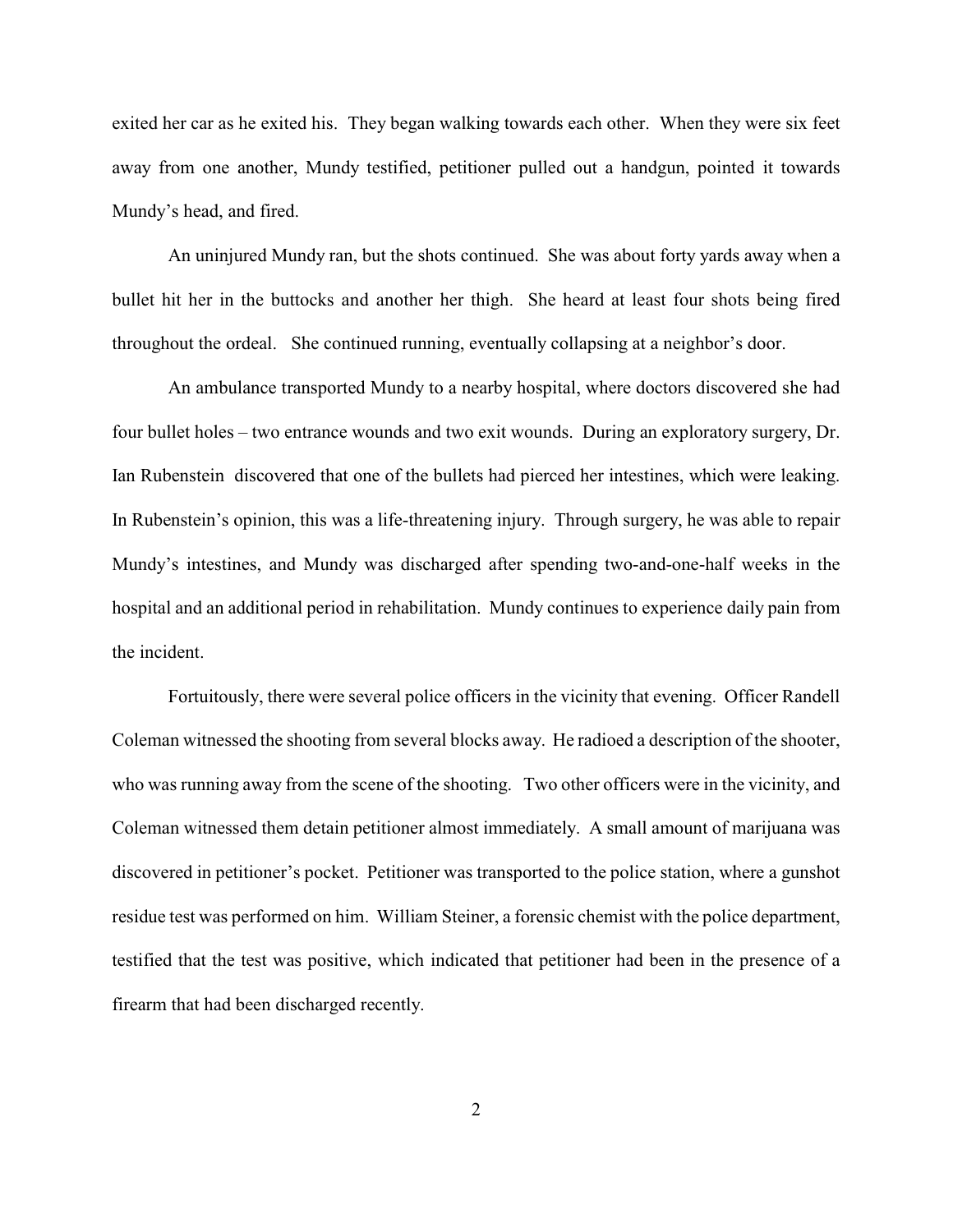Petitioner was charged in the district court in Wayne County, Michigan, with Assault with Intent to Murder, Possession of a Firearm by a Felon, Possession of a Firearm in the Commission of a Felony, misdemeanor Possession of Marijuana, and a habitual offender enhancement. On April 14, 2003, Mundy, Coleman, and the arresting officer testified at petitioner's preliminary examination. At the examination, petitioner was represented by Brian McClain, who represented petitioner through sentencing. Following their testimony, the district court bound petitioner over to stand trial on all charges.<sup>1</sup>

After the preliminary examination hearing, the prosecutor communicated a verbal plea offer to McClain. The deal would have allowed petitioner to plead guilty to assault with intent to murder and face a below-guidelines minimum sentence of 51 to 85 months imprisonment. Petitioner indicated a willingness to accept a plea offer because he "was guilty," but the conversation he had with his attorney changed his mind. McClain had recently received Mundy's medical records, and believed that the nature of her injuries counseled against accepting a plea. At a post-conviction hearing, McClain recalled that during this conversation he advised petitioner not to plead guilty

<sup>&</sup>lt;sup>1</sup>Rather than using a grand jury system, Michigan utilizes a preliminary examination where a district court "determine[s] whether probable cause exists to believe that a crime was committed and that the defendant committed it." *People v. Lowery*, 274 Mich. App. 684, 684, 736 N.W.2d 586, 589 (2007) (citing *People v. Perkins*, 468 Mich. 448, 452, 662 N.W.2d 727, 730 (2003)); *see also* Mich. Comp. Laws § 766.13. If the district court finds that there is sufficient evidence, the defendant is bound over to the circuit court to stand trial. Although the state need not prove its case beyond a reasonable doubt to have a defendant bound over, the district court must focus "his or her attention to whether there is evidence regarding each ofthe elements of the offense, after examining the whole matter." *People v. Greene*, 255 Mich. App. 426, 444, 661 N.W.2d 616, 627 (2003) (quotations omitted). For a felony charge, a defendant may appeal the bindover decision to the circuit court, the Michigan Court of Appeals, and the Michigan Supreme Court. *See id.* at 434, 661 N.W.2d at 621. Petitioner's counsel did not appeal the district court's decision to bind petitioner over for trial.

 $<sup>2</sup>$ McClain also testified that petitioner had indicated a desire to plead guilty.</sup>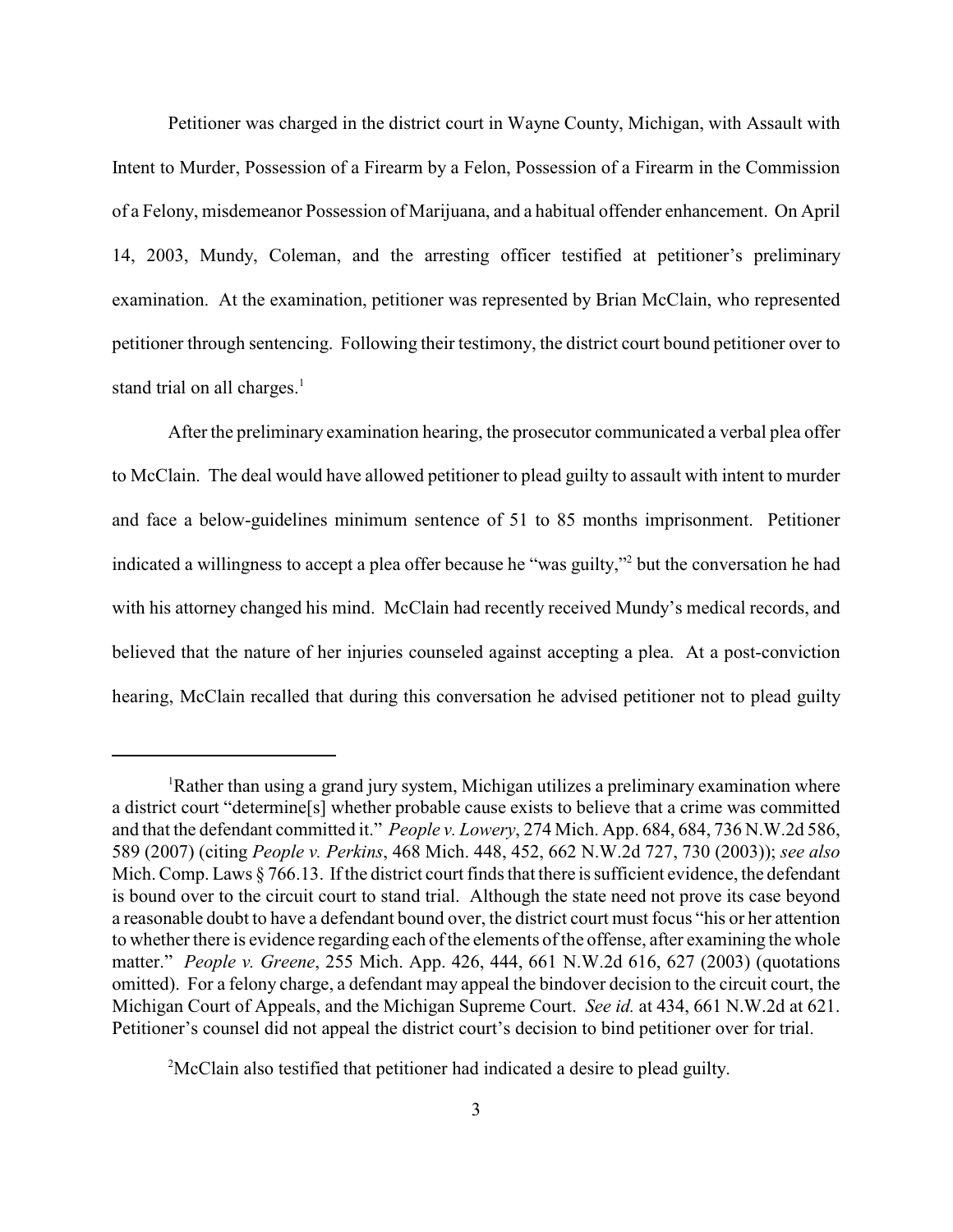because the assault with intent to commit murder charge "could not be supported by the evidence." Petitioner had a similar recollection. As he remembered it, because the victim was shot below the waist, McClain "told me that wasn't attempted murder," and that "they couldn't find me guilty of the charge [of assault with intent to commit murder] because the woman was shot below the waist." Petitioner specifically denied that McClain had ever told him: "I think you can be convicted of assault with intent to murder even if I think this is really nothing more than a great bodily harm [sic], certainly a jury still might find you guilty of assault with intent to murder." McClain was confident that the prosecution would ultimately offer a plea deal of 18 to 84 months closer to trial. McClain later admitted, however, that he could not remember a time when the prosecution's plea offer improved by the time of trial, absent a change in the evidence.

Thus, at a pre-trial conference on July 17, 2003, a week before trial was to begin, the prosecution provided petitioner and his counsel a written plea agreement of 51 to 85 months. McClain indicated on the record that the prosecutor's offered deal was "not reasonable," that there "is insufficient evidence" and that the "Prosecution does not have the evidence to try to [sic] this case."<sup>3</sup> The prosecutor, offended by McClain's comment that the offer was unreasonable, then

<sup>&</sup>lt;sup>3</sup> On the record, McClain emphasized at length his view of the prosecution's evidence:

After reviewing the medical report, your Honor, I believe that the Prosecution does not have the evidence to try to [sic] this case. We're willing to go to trial, but in the interest of Justice and due to the fact that [prosecutor] Mr. Skywalker is not trying the case, I would like to discuss this matter with the attorney who has will [sic] make the case for the Prosecution. Ithink he would be a little more reasonable about making a more reasonable offer so that we won't have a trial.

I am fully prepared to prove that they do not have sufficient evidence at trial. I think the medical evidence will show that at trial.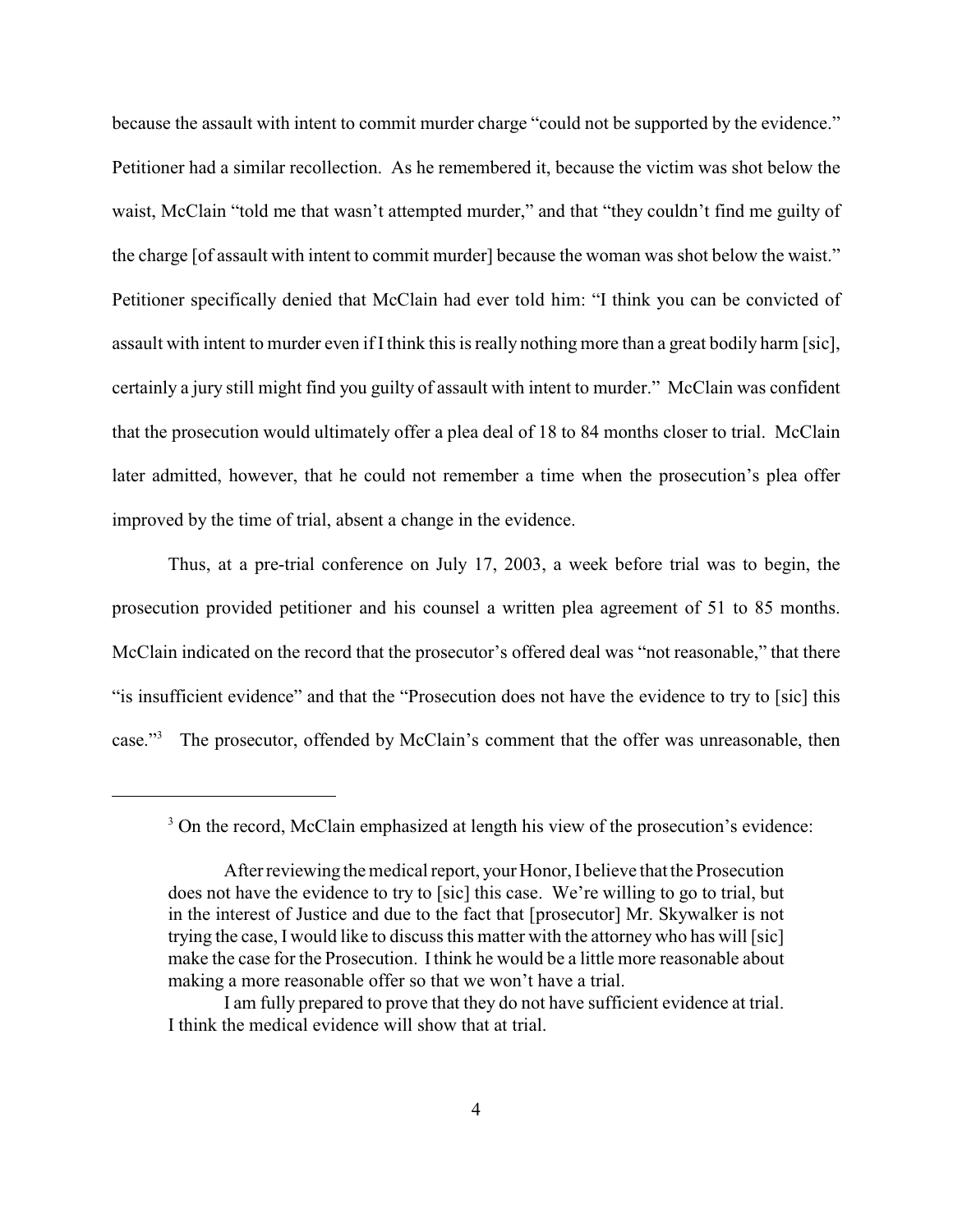stated "I withdraw this offer." (*Id.* at 4.) Undeterred, McClain then said, "We're just rejecting the offer." (*Id.* at 5.) Petitioner, who was present at the conference, was reading the plea offer he had just received. He was not asked about the plea agreement, and did not offer any comment on it.

Before trial, petitioner sent a letter to the presiding judge, expressing his desire to plead guilty to felonious assault, which carried a lower guidelines sentence than that offered to him by the prosecution. In the letter, he asserted that Mundy had a gun, and that he had shot her because he believed that she was going to harm another person. The trial judge, lacking authority to compel the prosecution to offer a plea deal, took no action. McClain was not aware of the letter until later.

On the first day of trial, the prosecution offered a significantly less favorable plea deal. The state would have allowed petitioner to plead guilty to assault with intent to commit murder, and agree to dismiss the other charges, including the habitual offender enhancement. This offer included a minimum sentence range of 126 to 210 months imprisonment. Petitioner rejected this plea agreement.

The case proceeded to trial. At trial, the prosecution's evidence was substantially similar to the evidence presented at the preliminary examination hearing. The most significant difference was the introduction at trial of Mundy's medical records and the testimony of a treating physician at the emergency room. The defense did not dispute petitioner's involvement in the shooting. Petitioner did not testify. Instead, the defense brought out testimony that there had been a previous, neveridentified conflict between Mundy and one of petitioner's companions. Based on this testimony, the defense cast Mundyas the person responsible for the confrontation by lying in wait, and then running towards the petitioner's vehicle when it arrived. The defense also advanced the theory that the location of Mundy's injuries suggested that there was no intent to kill.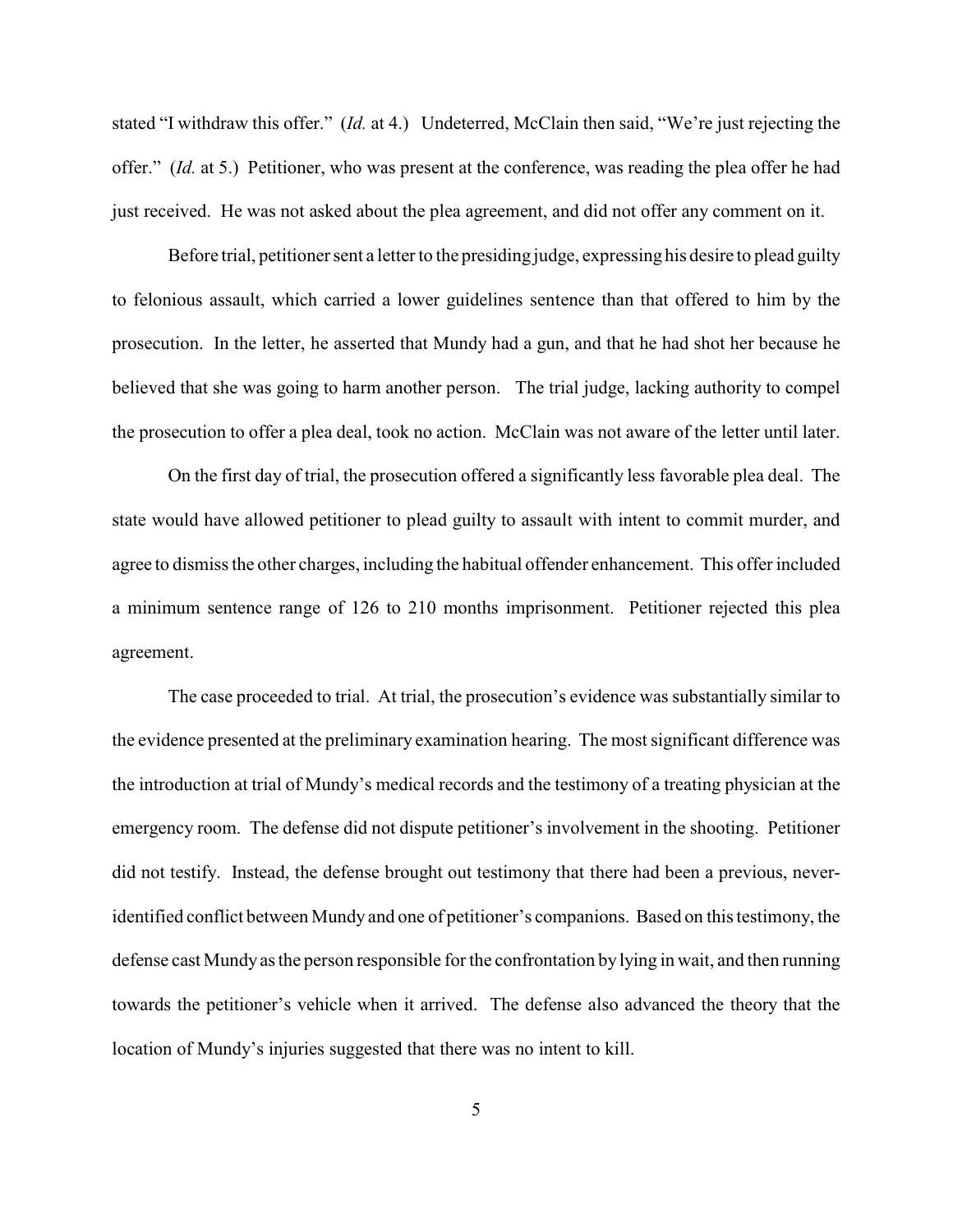The jury found petitioner guilty of all crimes as charged, and he was sentenced to 185 to 360 months imprisonment. He did not file a direct appeal. However, in a post-conviction proceeding before the state trial court, petitioner raised several claims of ineffective assistance of counsel, and the state trial court held a hearing to assess his claim that counsel provided erroneous advice that led him to reject a favorable plea bargain. At the hearing, both McClain and petitioner testified about their conversation preceding the July 17 pre-trial conference. Following the hearing, the state trial court found that "[i]t was Mr. Cooper's belief based on his having counsel over in the jail, his being familiar with the hierarchy of charges, that at the absolute most . . . that he should only be found guilty of a felonious assault." Both petitioner and his attorney, the state trial court found, "were convinced that [conviction of assault with the intent to murder] couldn't occur." At another time, the state trial court described what happened as "[McClain] made an assessment based on his years as a criminal lawyer as to what he thought the People could or couldn't prove and what the medical evidence could or could not support and he made a recommendation to Mr. Cooper." However, the state trial judge ruled against petitioner's claim, finding that "Mr. Cooper made his own choices."

Petitioner appealed from the denial of the motion, and the Michigan Court of Appeals rejected his claim of ineffective assistance of counsel. *People v. Cooper*, No. 250583, 2005 WL 599740 (Mich. Ct. App. Mar. 15, 2005). The court reasoned:

[T]he record shows that defendant knowingly and intelligently rejected two plea offers and chose to go to trial. The record fails to support defendant's contentions that defense counsel's representation was ineffective because he rejected a defense based on claim of self-defense and because he did not obtain a more favorable plea bargain for defendant.

*Id.* at \*1. The Michigan Supreme Court denied leave to appeal. *People v. Cooper*, 474 Mich. 905, 705 N.W.2d 118 (Mich. Oct. 31, 2005) (table).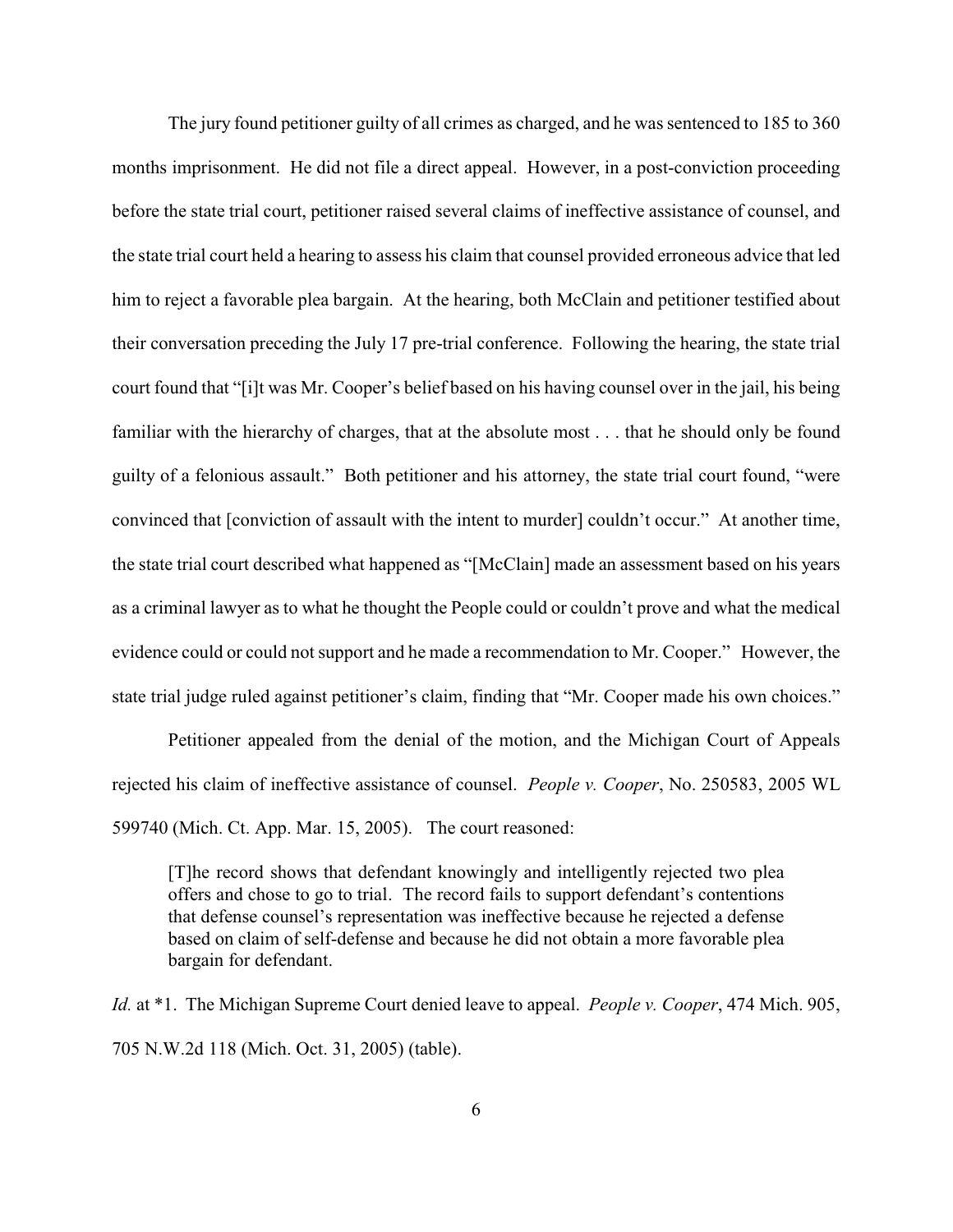Petitioner then filed this petition in United States District Court seeking relief under 28 U.S.C. § 2254, alleging that his trial counsel provided ineffective assistance of counsel during the plea process. The district court conditionally granted the writ, holding that the state appellate courts unreasonably applied the Supreme Court's standards governing ineffective assistance claims, and that petitioner's trial counsel had provided ineffective assistance when he advised petitioner that the circumstances failed to satisfy the elements of assault with intent to commit murder and that he could negotiate a better plea deal later on. *Cooper v. Lafler*, 2009 WL 817712 (E.D. Mich. 2009). The district court concluded that "specific performance" of the plea deal that petitioner would have taken but for his attorney's ineffectiveness was warranted. It conditionally granted a writ, requiring the state to offer petitioner a sentence agreement of 51 to 85 months or release petitioner. The state timely appealed, arguing that counsel provided competent advice, there was no prejudice because petitioner received a fair trial, and the remedy ordered by the district court is unlawful.

### **STANDARD OF REVIEW**

We review de novo the district court's decision to grant habeas relief. *Robinson v. Mills*, 592 F.3d 730, 734 (6th Cir. 2010).

The federal courts may grant habeas relief to a petitioner "only on the ground that he is in custody in violation of the Constitution or laws or treaties of the United States." 28 U.S.C. § 2254(a). Under the Antiterrorism and Effective Death Penalty Act (AEDPA), we may not grant habeas relief on a claim adjudicated on the merits by the state courts unless the state court's adjudication of a petitioner's claim:

(1) resulted in a decision that was contrary to, or involved an unreasonable application of, clearly established Federal law, as determined by the Supreme Court of the United States; or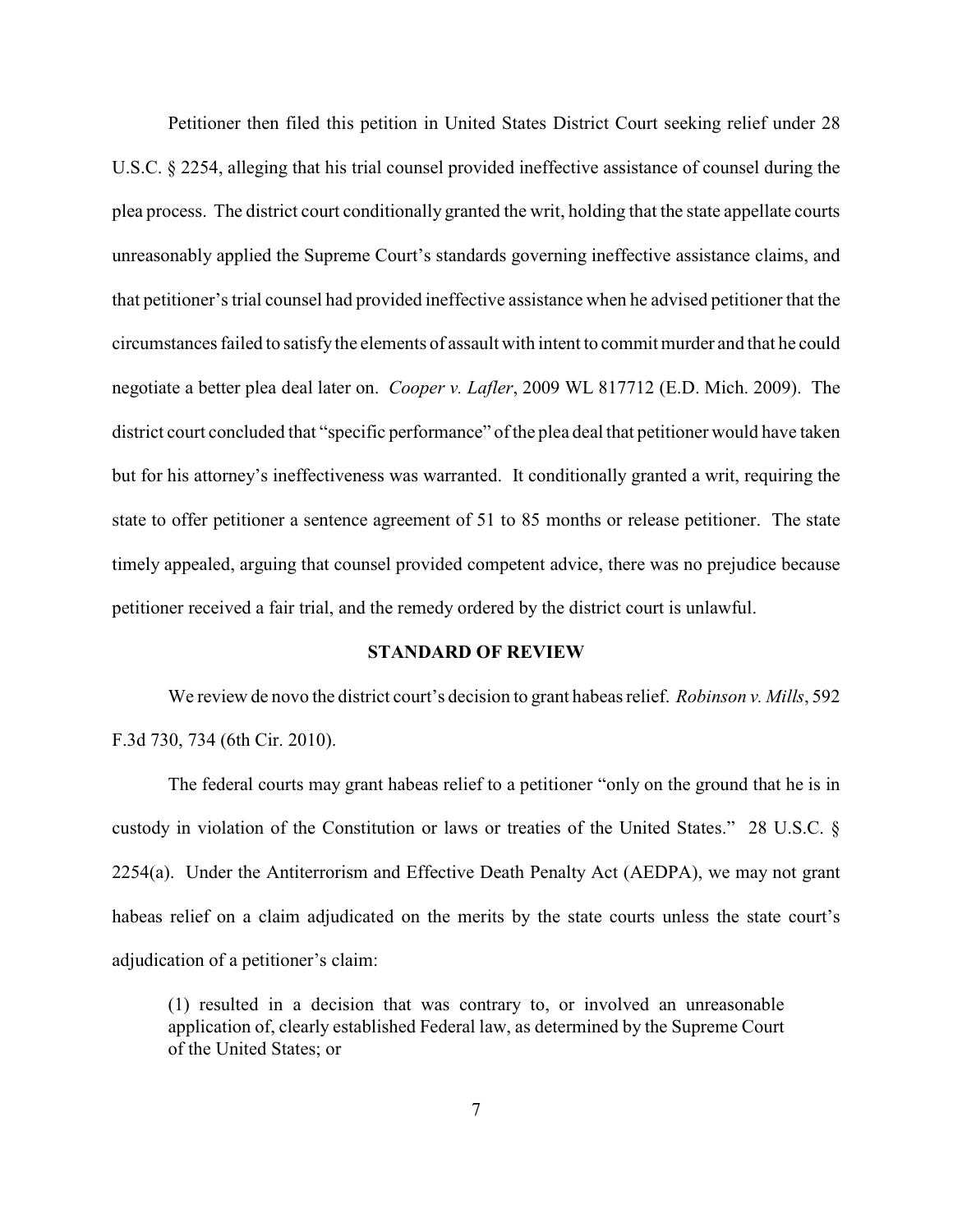(2) resulted in a decision that was based on an unreasonable determination of the facts in light of the evidence presented in the State court proceeding.

28 U.S.C.  $\S$  2254(d)(1). Each of the clauses in subsection (1) carries independent meaning. *Williams v. Taylor*, 529 U.S. 362, 404 (2000).

"Contrary to" means "'diametrically different,' 'opposite in character or nature,' or 'mutually

opposed.'" *Id.* A state court decision can be "contrary to" federal law in two ways:

First, a state-court decision is contrary to this Court's precedent if the state court arrives at a conclusion opposite to that reached by this Court on a question of law. Second, a state-court decision is also contrary to this Court's precedent if the state court confronts facts that are materially indistinguishable from a relevant Supreme Court precedent and arrives at a result opposite to ours.

*Id.*

"A decision is an unreasonable application of clearly established federal law, on the other hand, if 'the state court identifies the correct governing legal rule from [the Supreme] Court's cases but unreasonably applies it to the facts of the particular state prisoner's case.'" *Smith v. Mitchell*, 567 F.3d 246, 255 (6th Cir. 2009) (quoting *Taylor*, 529 U.S. at 407).

Here, the Michigan Court of Appeals, "the last state court to issue a reasoned opinion on the issue," *Joseph v. Coyle*, 469 F.3d 441, 450 (6th Cir. 2006) (quoting *Payne v. Bell*, 418 F.3d 644, 660 (6th Cir. 2005)), failed to appreciate the nature of petitioner's claim. Rather than addressing petitioner's argument that he received legallyerroneous advice from his counsel, the court of appeals rejected entirely different – and considerably weaker – claims of ineffective assistance of counsel. *See Cooper*, 2005 WL 599740, at \*1. To the extent that petitioner's claim was addressed, it is not clear from the court's abbreviated discussion (only two sentences of the opinion is even arguably responsive to petitioner's claim) what the court decided, or even whether the correct legal rule was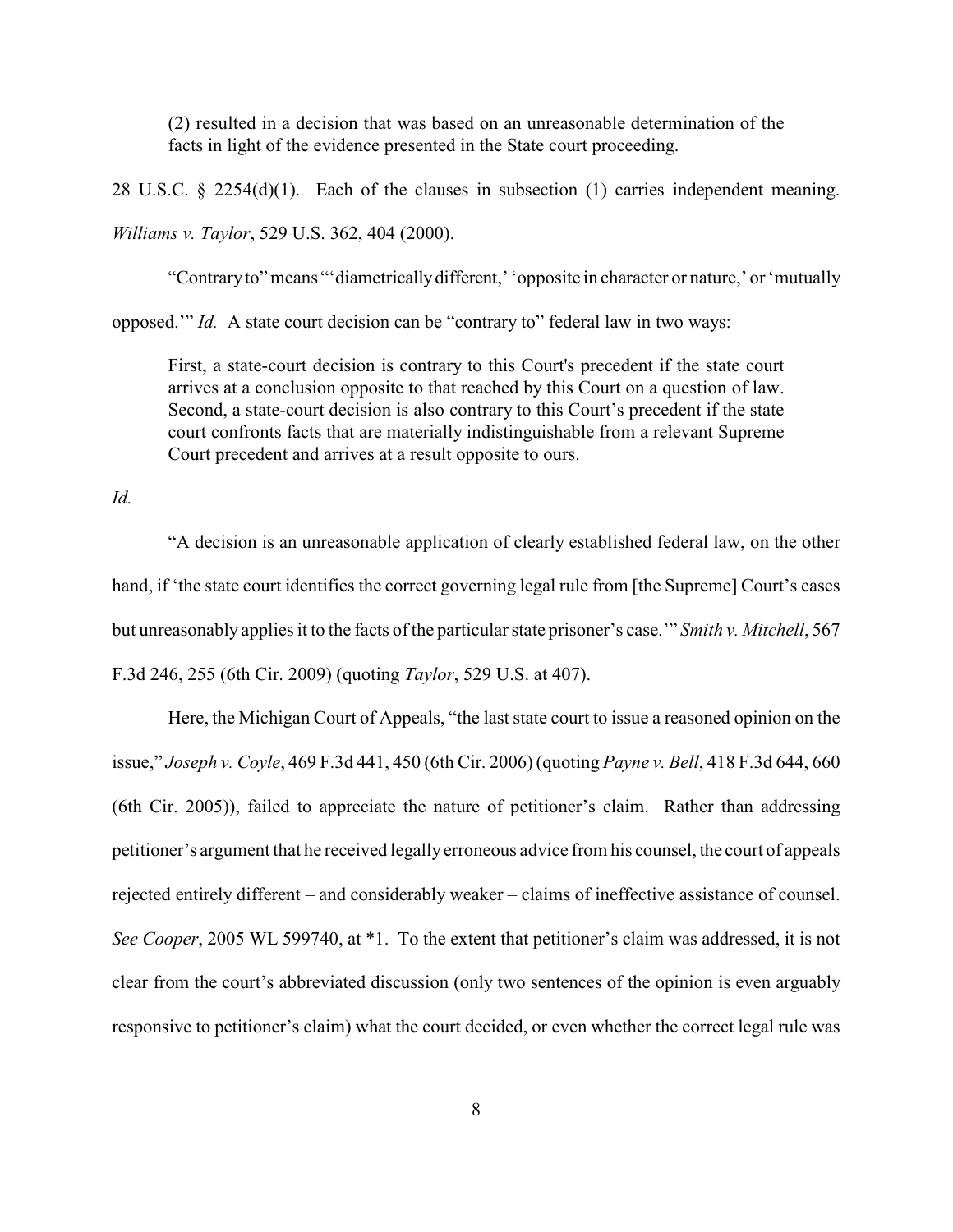identified. Equally unclear is whether we review such a claim de novo, *Williams v. Taylor*, 529 U.S. 362, 405-06 (2000) (stating that deference was inappropriate when the state court applies a legal rule that contradicts governing Supreme Court law); *Van v. Jones*, 475 F.3d 292, 293 (6th Cir. 2007) (applying de novo review when state court did not address claim); *Fulcher v. Motley*, 444 F.3d 791, 799 (6th Cir. 2006) (applying de novo review when state court applied a legal rule contradicting governing Supreme Court law), or under some form of deferential review, *Holder v. Palmer*, 588 F.3d 328, 341 (6th Cir. 2009) (extending deference when state court's analysis was "flawed");*Harris v. Stovall*, 212 F.3d 940, 943 (6th Cir. 2000) (extending deference when state court denied claim without articulating reasoning);*see also Richter v. Hickman*, 578 F.3d 944 (9th Cir. 2009) (en banc), *cert. granted*, *Harrington v. Richter*, --- S. Ct. ----, 2010 WL 596530 (2010). However, we need not decide how much deference the terse analysis provided by state court of appeals is entitled to here, because "[w]ith or without such deference, our conclusion is the same." *Smith v. Spisak*, 130 S. Ct. 676, 688 (2010). Even full deference under AEDPA cannot salvage the state court's decision.

#### **DISCUSSION**

Petitioner's claim is that he was denied the effective assistance of counsel during pretrial proceedings when his counsel provided him erroneous advice. A petitioner must establish two elements to prevail on an ineffective assistance of counsel claim: deficiency and prejudice. *Strickland v. Washington*, 466 U.S. 668, 687 (1984). Counsel rendered deficient performance when he or she "made errors so serious that counsel was not functioning as the 'counsel' guaranteed the defendant by the Sixth Amendment." *Id.* at 687. We consider "whether counsel's assistance was reasonable considering all the circumstances." *Id.* at 688. When assessing deficiency, we "must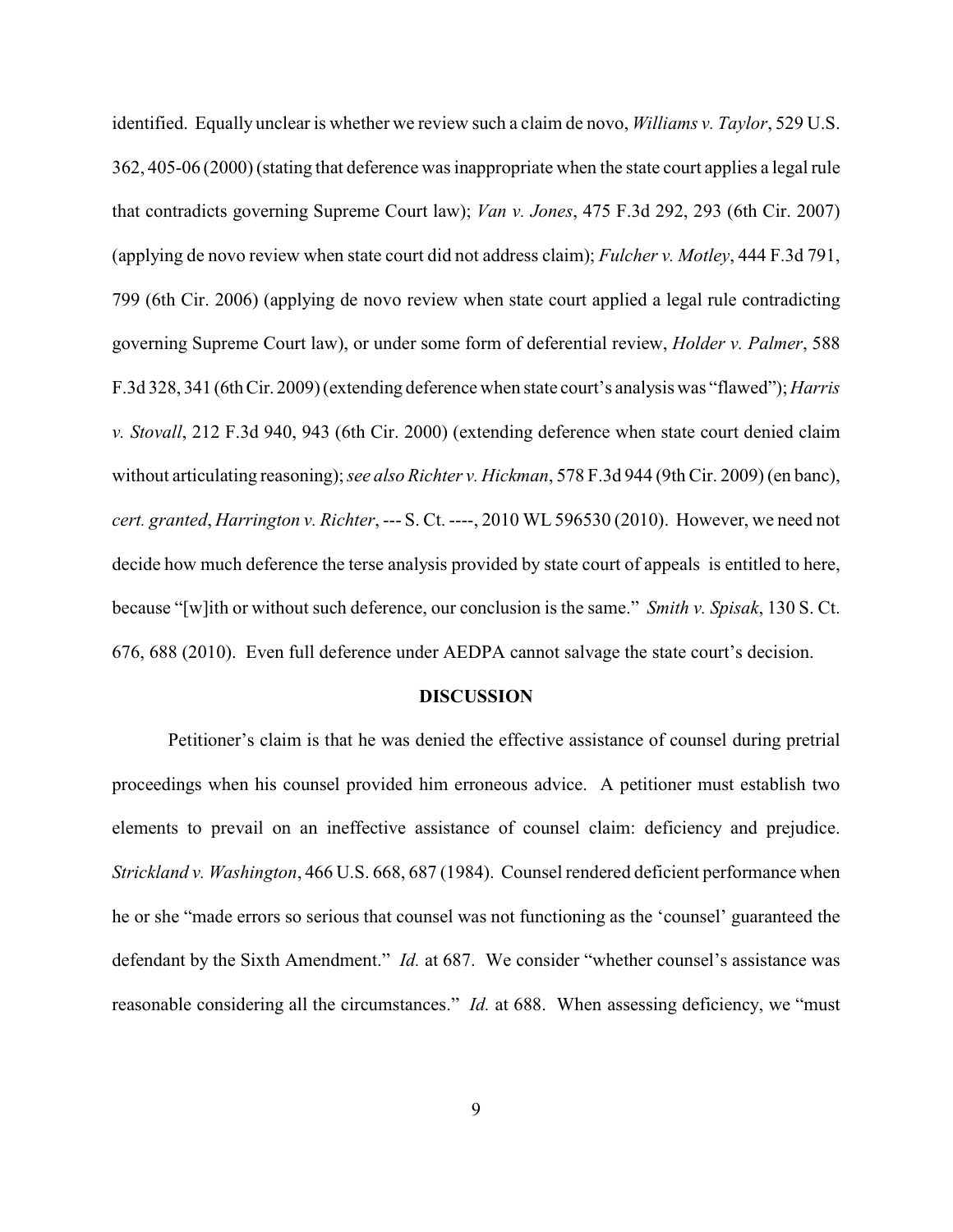indulge a strong presumption that counsel's conduct falls within the wide range of reasonable professional assistance." *Id.* at 689.

If counsel provided ineffective assistance, we must then determine whether the petitioner was prejudiced. Petitioner need not show "that counsel's deficient conduct more likely than not altered the outcome in the case." *Id.* at 693. However, he must show that "there is a reasonable probability that, but for counsel's unprofessional errors, the result of the proceeding would have been different." *Id.* at 694.

The *Strickland* framework for evaluating counsel ineffectiveness applies to advice regarding whether to plead guilty. *Padilla v. Kentucky,* --- S. Ct. ----, 2010 WL 1222274 (2010); *Hill v. Lockhart*, 474 U.S. 52, 58-59 (1985). The deficiency portion of the test remains unchanged. Instead of focusing on the fairness of the trial, the prejudice component "focuses on whether counsel's constitutionally ineffective performance affected the outcome of the plea process." *Id.* at 59. If petitioner pleaded guilty, then petitioner "must show that there is a reasonable probability that, but for counsel's errors, he would not have pleaded guilty and would have insisted on going to trial." *Id.* If petitioner chooses to reject a plea offer, on the other hand, he must show a "*reasonable probability* that, but for his counsel's erroneous advice . . . he would have accepted the state's plea offer." *Magana v. Hofbauer*, 263 F.3d 542, 551 (6th Cir. 2001). "[B]ecause the *Strickland* standard is a general standard, a state court has even more latitude to reasonably determine that a defendant has not satisfied that standard." *Knowles v. Mirzayance*, 129 S. Ct. 1411, 1420 (2009) (citing *Yarborough v. Alvarado*, 541 U.S. 652, 664 (2004)).

## *1. Deficient Performance*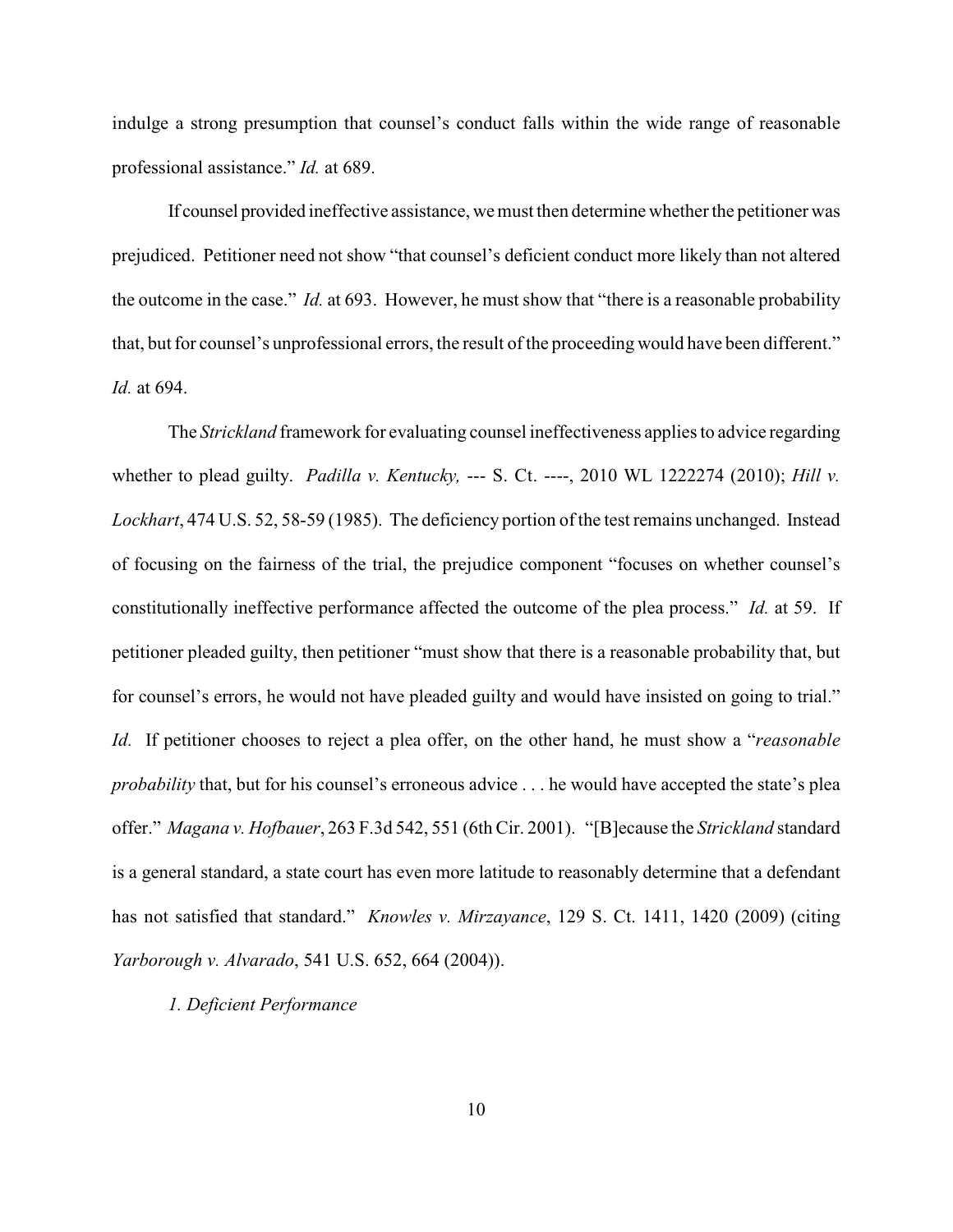First, petitioner's attorney provided deficient performance. Counsel advised petitioner that he could not be convicted of assault with intent to commit murder because the bullets entered the victim's body below the waist. "The elements of assault with intent to commit murder are: (1) an assault, (2) with an actual intent to kill, (3) which, if successful, would make the killing murder." *People v. Brown*, 267 Mich. App. 141, 147, 703 N.W.2d 230, 236 (2005) (quotations and footnote omitted). Thus, "in order to find a defendant guilty of this crime, it is necessary to find that there was an actual intent to kill." *People v. Taylor*, 422 Mich. 554, 567, 375 N.W.2d 1, 7 (1985) (citations omitted). Petitioner's counsel advised him that because the victim was injured below the waist, the prosecution could not establish the element of intent.

Counsel was wrong. The nature of the victim's wounds are not a dispositive consideration in determining whether the accused possessed an intent to kill. *See People v. Brown*, 159 Mich. App. 428, 432, 407 N.W.2d 21, 23 (1987) (rejecting defendant's argument that no rational jury could have inferred his intent to kill because he only inflicted a "superficial wound" onto the victim's neck, and noting that "[a] corpse is not necessary to establish the requisite intent"); *People v. Cochran*, 155 Mich. App. 191, 194, 399 N.W.2d 44, 45 (1986) (holding that defendant could be found guilty of assault with intent to murder when he fired one shot into the air). Instead,

the jury 'may draw the inference, as they draw all other inferences, from any facts in evidence which to their minds fairly prove its existence.' And in considering the question they may, and should take into consideration the nature of the defendant's acts constituting the assault; the temper or disposition of mind with which they were apparently performed, whether the instrument and means used were naturally adapted to produce death, his conduct and declarations prior to, at the time, and after the assault, and all other circumstances calculated to throw light upon the intention with which the assault was made.

*Taylor*, 422 Mich. at 568, 375 N.W.2d at 8.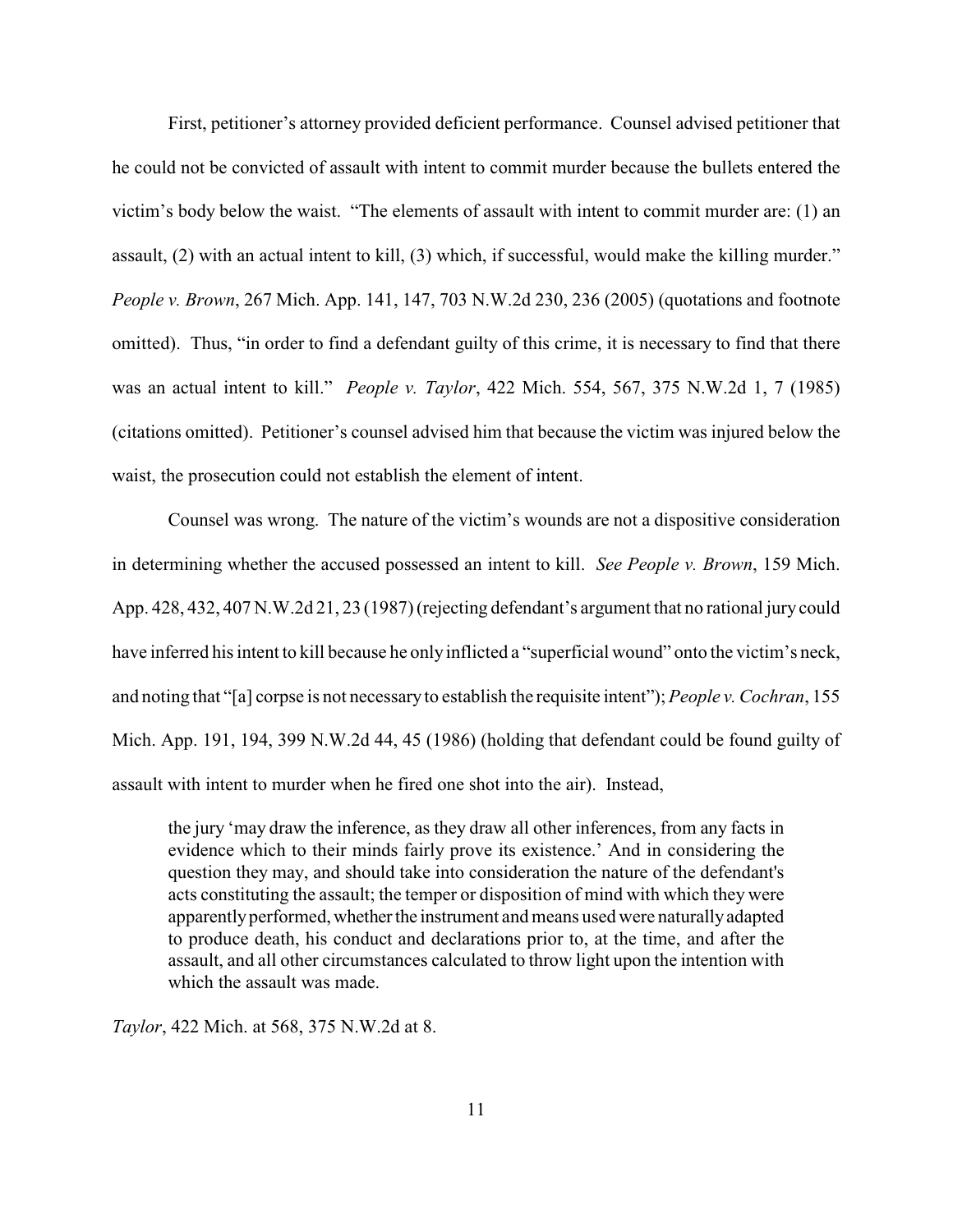Here, the evidence introduced during the preliminary examination (at which petitioner was represented by McClain) indicated that petitioner used a gun, from short-range, and fired multiple shots at the victim as she was fleeing. The evidence introduced at trial was substantially similar to the testimony from the preliminary examination. The most significant change to the evidence introduced at the preliminary examination was the addition of Mundy's medical records. But the medical evidence supported, rather than refuted, an inference of intent to kill. A wound to the body just below the waist jeopardizes many life-sustaining organs, and Mundy's emergency room physician noted that her injuries were life threatening. As seen from the result in petitioner's trial, this evidence was in fact legally sufficient to convict a defendant of assault with intent to commit murder.

Thus it is clear that counsel informed petitioner of an incorrect legal rule. Further, counsel focused on that incorrect legal rule in advising petitioner not to accept the state's plea offer. Providing such erroneous advice in the face of settled Michigan law is obviously deficient performance. *See Padilla,* --- S. Ct ----, 2010 WL 1222274, at \*9 (noting that *Strickland*'s application to affirmative misadvice is settled); *Dando v. Yukins*, 461 F.3d 791, 798-99 (6th Cir. 2006) (finding an attorney rendered deficient performance when he provided advice that was "flatly incorrect"); *Maples v. Stegall*, 340 F.3d 433, 439 (6th Cir. 2003) (holding that providing "patently erroneous" legal advice is deficient performance); *Magana*, 263 F.3d at 550 (holding that counsel's "complete ignorance of the relevant law under which his client was charged, and his consequent gross misadvice to his client regarding the client's potential prison sentence, certainly fell below an objective standard of reasonableness under prevailing professional norms"); *Blackburn v. Foltz*, 828 F.2d 1177, 1182 (6th Cir. 1987) ("Mr. Girard's recitation of the law . . . was clearly wrong . . . and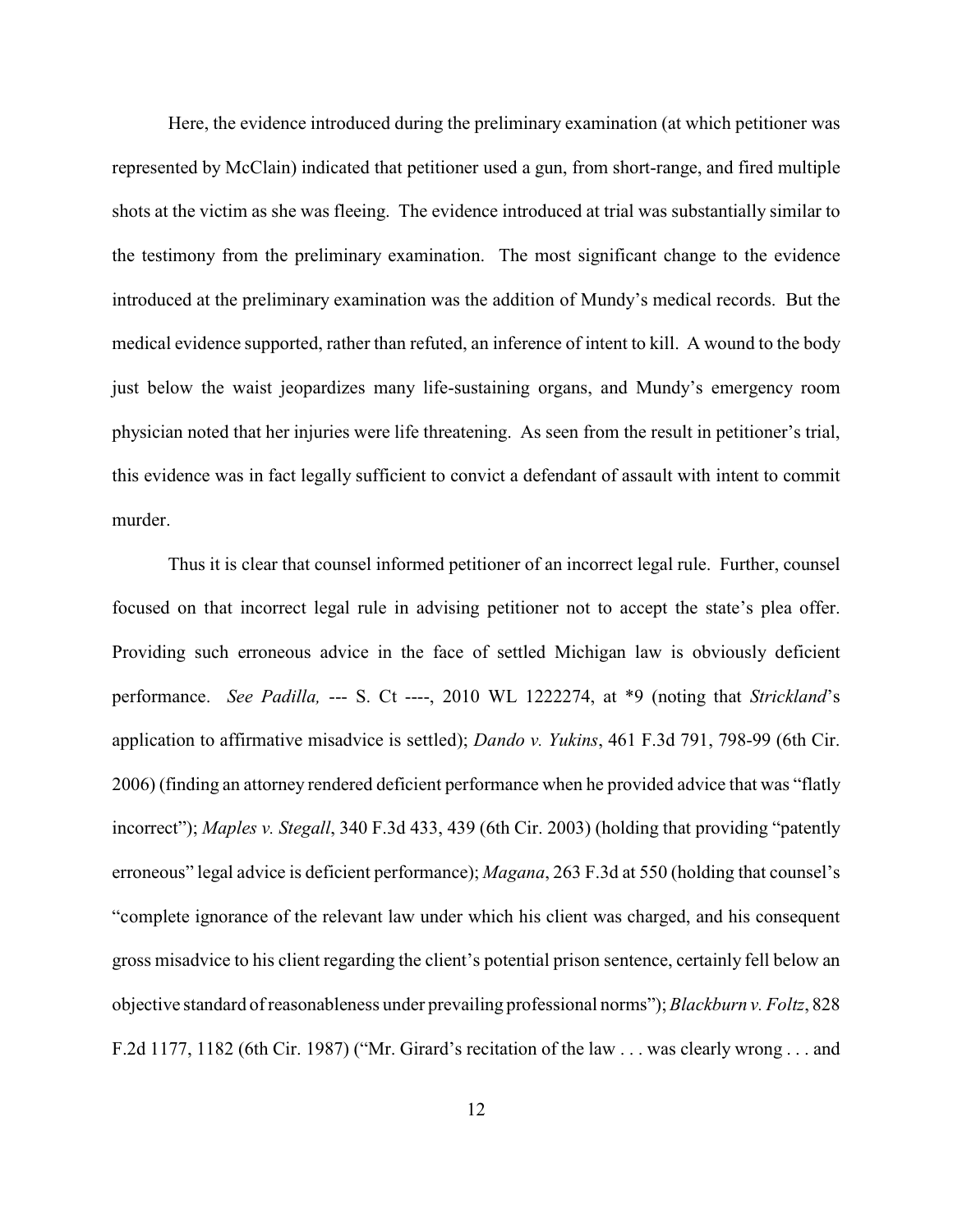cannot be said to constitute reasonable strategy."); *see also McAdoo v. Elo*, 365 F.3d 487, 499 (6th Cir. 2004) (stating that if counsel incorrectly advised petitioner about maximum prison sentence before a guilty plea, a petitioner's "argument that his counsel's performance was deficient may have merit"). The state court's conclusion to the contrary is unreasonable.

It is important to note that this is not a case where petitioner's counsel merely offered a prediction about the outcome of the trial, which is how respondent attempts to frame the issue on appeal. In the evidentiary hearing before the state trial court, both petitioner and his counsel testified – and the state trial court found, *see* 28 U.S.C. § 2254(e)(1) – that counsel informed petitioner that a conviction for assault with intent to commit murder "could not" occur given the medical evidence. At the post-trial hearing, McClain testified that the assault with intent to commit murder charge "could not be supported by the evidence," (R. 20, Tr. at 15), petitioner testified that he was told that a jury "couldn't find [him] guilty of the charge [of assault with intent to commit murder] because the woman was shot below the waist," (*id.* at 31), and the trial court concluded that petitioner and his counsel "were convinced that [conviction of assault with the intent to murder] couldn't occur." (*id*. at 74.) If something "could" happen, then it is possible, however unlikely; if it "could not," it is impossible. *See, e.g.*, *Jackson v. Virginia*, 443 U.S. 307, 319 (1979) (holding that a conviction may stand only if "*any* rational trier of fact *could* have found the essential elements of the crime beyond a reasonable doubt" (first emphasis in original)). Counsel here advised petitioner that a conviction was not possible, even though it was. As the district court held, this erroneous advice was objectively unreasonable, and was indisputably so. The state court's decision to the contrary unreasonably applied *Strickland* and *Hill*.

### *2. Prejudice*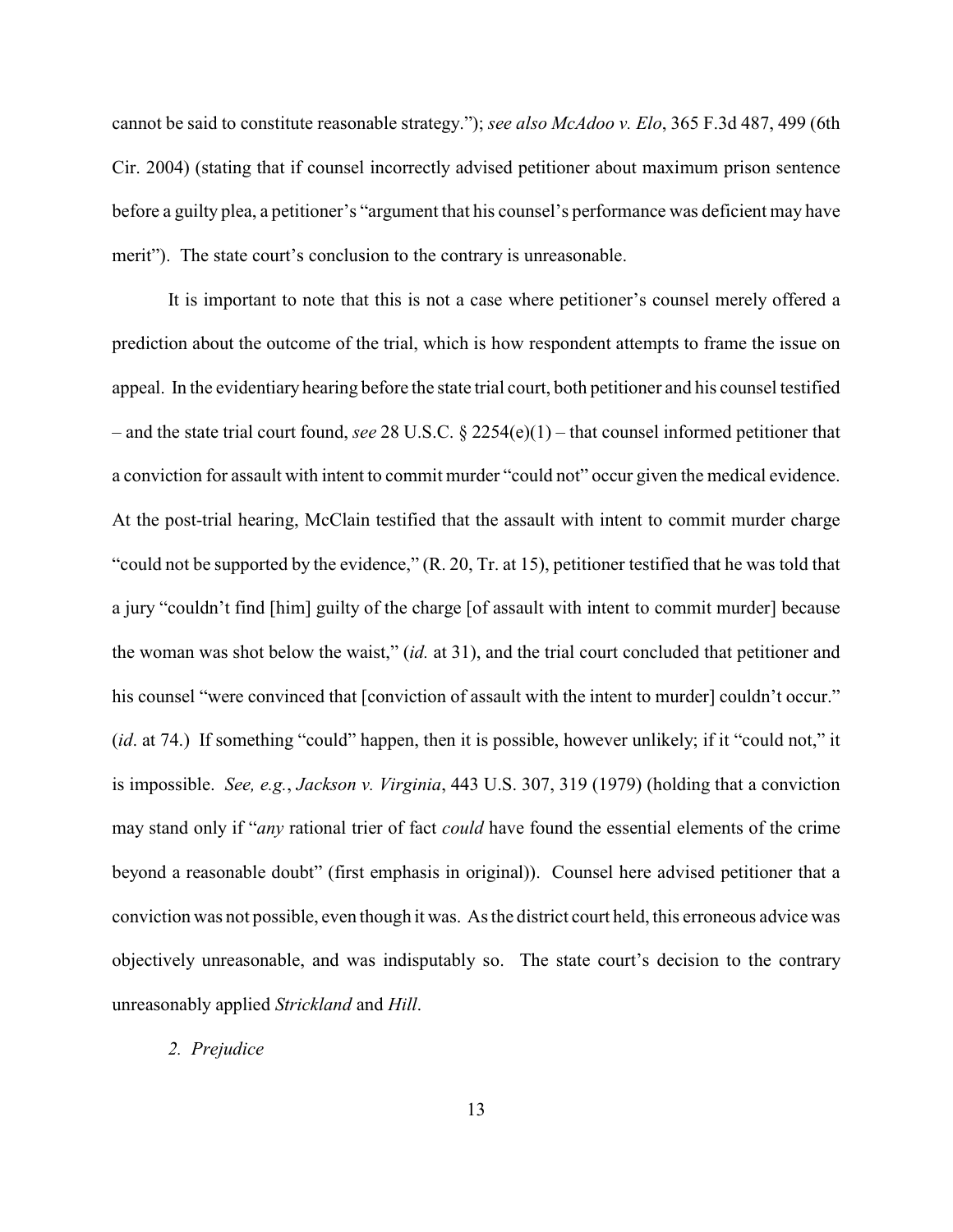Moreover, petitioner was prejudiced by his counsel's deficient performance. He testified that, had he known that a conviction for assault with intent to commit murder was possible, he would have accepted the state's offer. Nevertheless, although this evidence is uncontradicted, the state suggests that petitioner cannot show prejudice with his "own self-serving statement." Appellant's Br. at 27. There is no legal basis for us to impose a requirement that habeas petitioners provide additional evidence, and we have declined to create this rule in the past. *Magana*, 263 F.3d at 547 n.1; *see also Dedvukovic v. Martin*, 36 F. App'x 795, 798 (6th Cir. 2002). To do so would contradict the Supreme Court's holdings that petitioner need only establish a "reasonable probability" that the result would have been different. *See Hill*, 474 U.S. at 59. Moreover, even if we were to require independent corroboration, McClain confirmed that petitioner was open to pleading guilty, and the significant disparity between the prison sentence under the plea offer and exposure after trial lends credence to petitioner's claims. *See Smith v. United States*, 348 F.3d 545, 552 (6th Cir. 2003) (collecting cases for the proposition that "the disparity between the plea offer and the potential sentence exposure as strong evidence of a reasonable probability that a properly advised defendant would have accepted a guilty plea offer"). In fact, the plea offer of 51 to 85 months was lower than petitioner would receive on the felon in possession of a firearm charge alone.

Respondent points to two facts that it believes casts doubt on petitioner's claim that he would have pleaded guilty but for counsel's advice. First, respondent points to petitioner's indication in a letter a desire to plead guilty to a lesser charge, and his assertion that he did not intend to kill Mundy. Petitioner's hope for a still more favorable plea deal (and attempt to negotiate one) does not mean he would never accept a higher offer. To the contrary, his interest in negotiating a plea shows that he was not set on going to trial. Petitioner's denial at one point in time that he intended to kill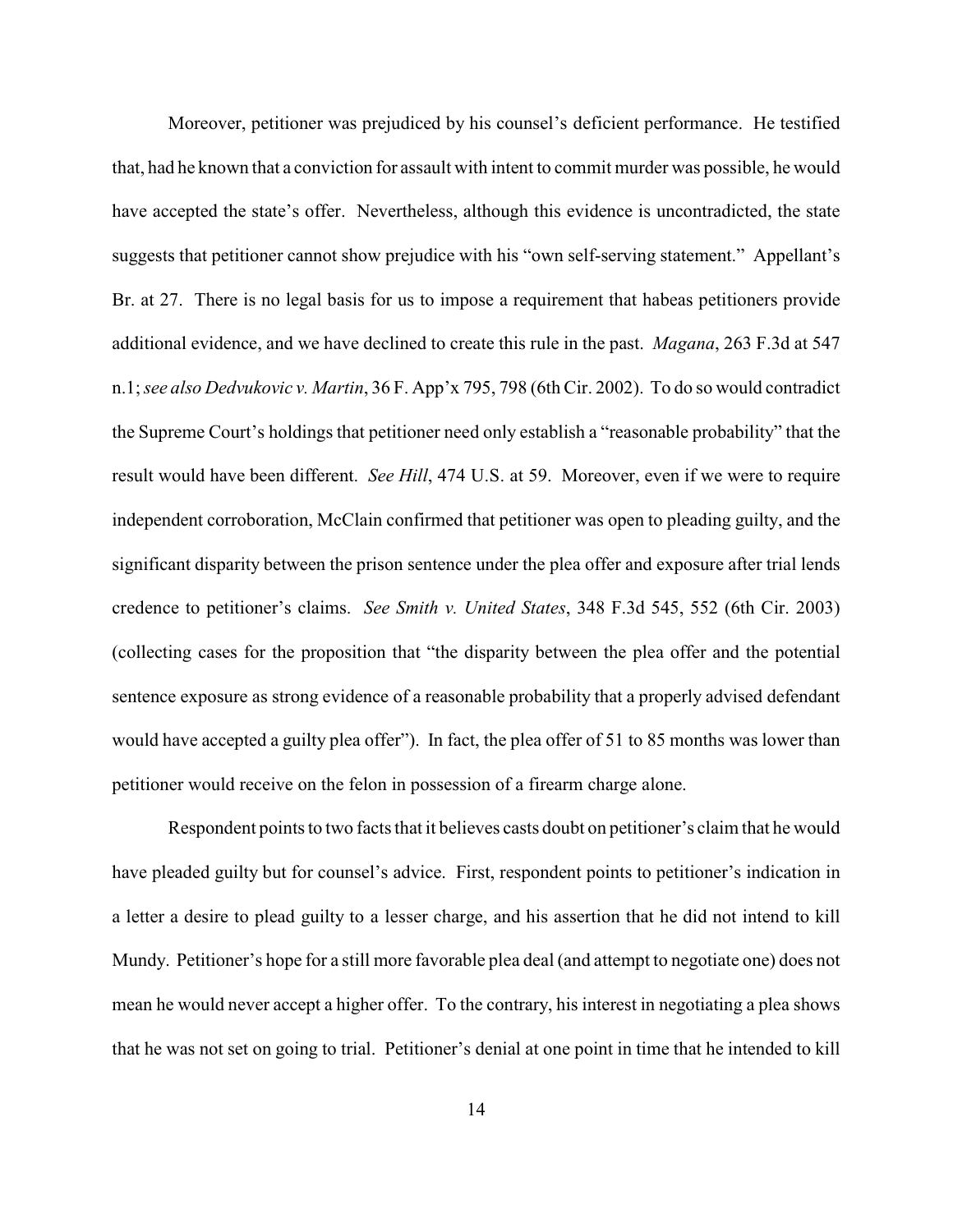the victim does not mean he could not later recant and admit his guilt to the court. Nor does it mean, as respondent contended during oral argument, that his plea could not be accepted by the court unless he admitted his intent to kill. Under Michigan law, the trial court could accept petitioner's plea to assault with intent to commit murder even were he to continue to disclaim an intent to kill. *People v. Haack*, 396 Mich. 367, 376-77, 240 N.W.2d 704, 709 (1976) (rejecting defendant's argument that his denial of an intent to kill precluded his conviction pursuant to his guilty plea to assault with intent to commit murder, stating "[d]isclaimers by the defendant during the plea taking . . . of intent to kill . . . do not preclude acceptance of a plea since on defendant's own recital a jury could properly infer the requisite participation or intent").

Respondent also argues that the fact that petitioner did not assert his desire to plead guilty at the pretrial conference belies his post-conviction claim that he would have accepted the plea but for his attorney's bad advice. This argument is wholly without merit. Petitioner does not contend that he wanted to accept the plea offer *despite* counsel's advice. He contends instead that he did not plead because his attorney misinformed him of the applicable law.

Despite the clear and uncontroverted evidence indicating that petitioner would have pleaded guilty and received a lower sentence but for his attorney's poor advice, respondent nevertheless contends that there is no prejudice because petitioner received a fair trial, which is all that the Sixth Amendment is meant to preserve. "No federal circuit case so holds," *Williams v. Jones*, 571 F.3d 1086, 1093 (10th Cir. 2009), and this circuit has consistently rejected such a myopic view of prejudice from a deprivation of the right to counsel. *United States v. Morris*, 470 F.3d 596, 600 (6th Cir. 2006); *Magana*, 263 F.3d at 547; *Turner v. State of Tennessee*, 858 F.2d 1201, 1206 (6th Cir. 1988), *vacated on other grounds*, 492 U.S. 902 (1989), *reaffirmed*, 940 F.2d 1000 (6th Cir. 1991).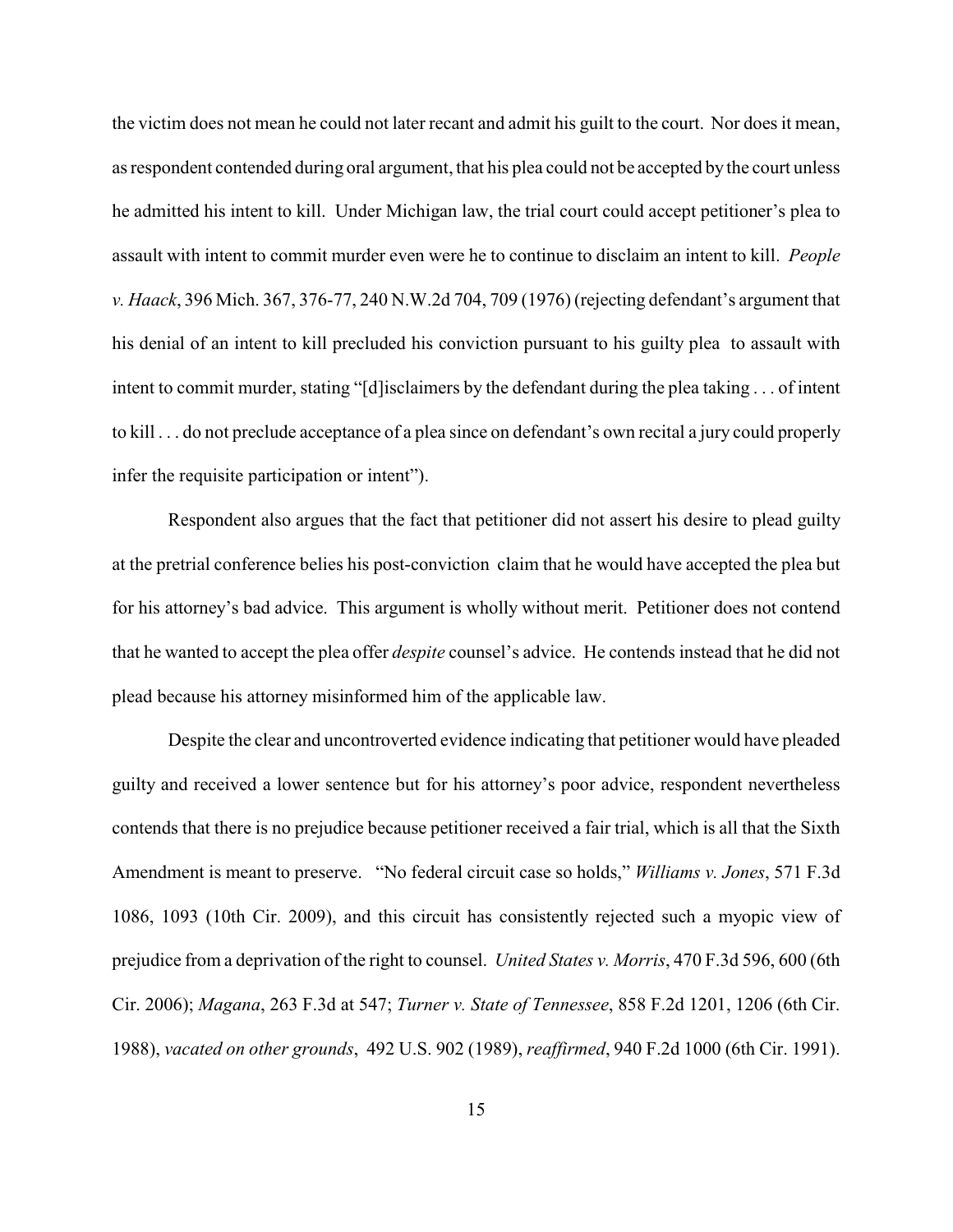The Supreme Court has "recognize<sup>[d]</sup> the importance of counsel during plea negotiations," *Bordenkircher v. Hayes*, 434 U.S. 357, 362 (1978) (citing *Brady v. United States*, 397 U.S. 742, 758 (1970)), and therefore the accused has the right to be represented by counsel during this "critical stage." *King v. Bobby*, 433 F.3d 483, 490 (6th Cir. 2006). In this case, petitioner was denied this right. As a result, he received a prison sentence four times greater than that promised by the plea deal. *See Lewandowski v. Makel*, 949 F.2d 884, 889 (6th Cir. 1991) ("In this case, it is clear what injury [petitioner] suffered. Instead of being sentenced for 15 to 25 years of incarceration, he received a sentence oflife imprisonment without parole."). To say that there is no prejudice because the petitioner ultimately received a fair trial is to understate the value of plea bargaining – not just to the state, but also to defendants. As the Supreme Court has recognized:

Disposition of charges after plea discussions is not only an essential part of the process but a highly desirable part for many reasons. It leads to prompt and largely final disposition of most criminal cases; it avoids much of the corrosive impact of enforced idleness during pre-trial confinement for those who are denied release pending trial; it protects the public from those accused persons who are prone to continue criminal conduct even while on pretrial release; and, by shortening the time between charge and disposition, it enhances whatever may be the rehabilitative prospects of the guilty when they are ultimately imprisoned.

*Santobello v. New York*, 404 U.S. 257, 261 (1971). Petitioner lost out on an opportunity to plead guilty and receive the lower sentence that was offered to him because he was deprived of his constitutional right to effective assistance of counsel. Thus, he has established prejudice. And, to the extent that the state court reached the question of prejudice,<sup>4</sup> its rejection of his *Strickland* claim

<sup>&</sup>lt;sup>4</sup> We note again that it is highly unlikely that anything in either cursory ruling of the trial court or appellate court could be construed as addressing the prejudice prong of petitioner's ineffective assistance claim. In these situations, de novo review by federal courts is appropriate. *See Rompilla v. Beard*, 545 U.S. 374, 390 (2005) ("Because the state courts found the representation adequate, they never reached the issue of prejudice, and so we examine this element of the *Strickland* claim de novo.").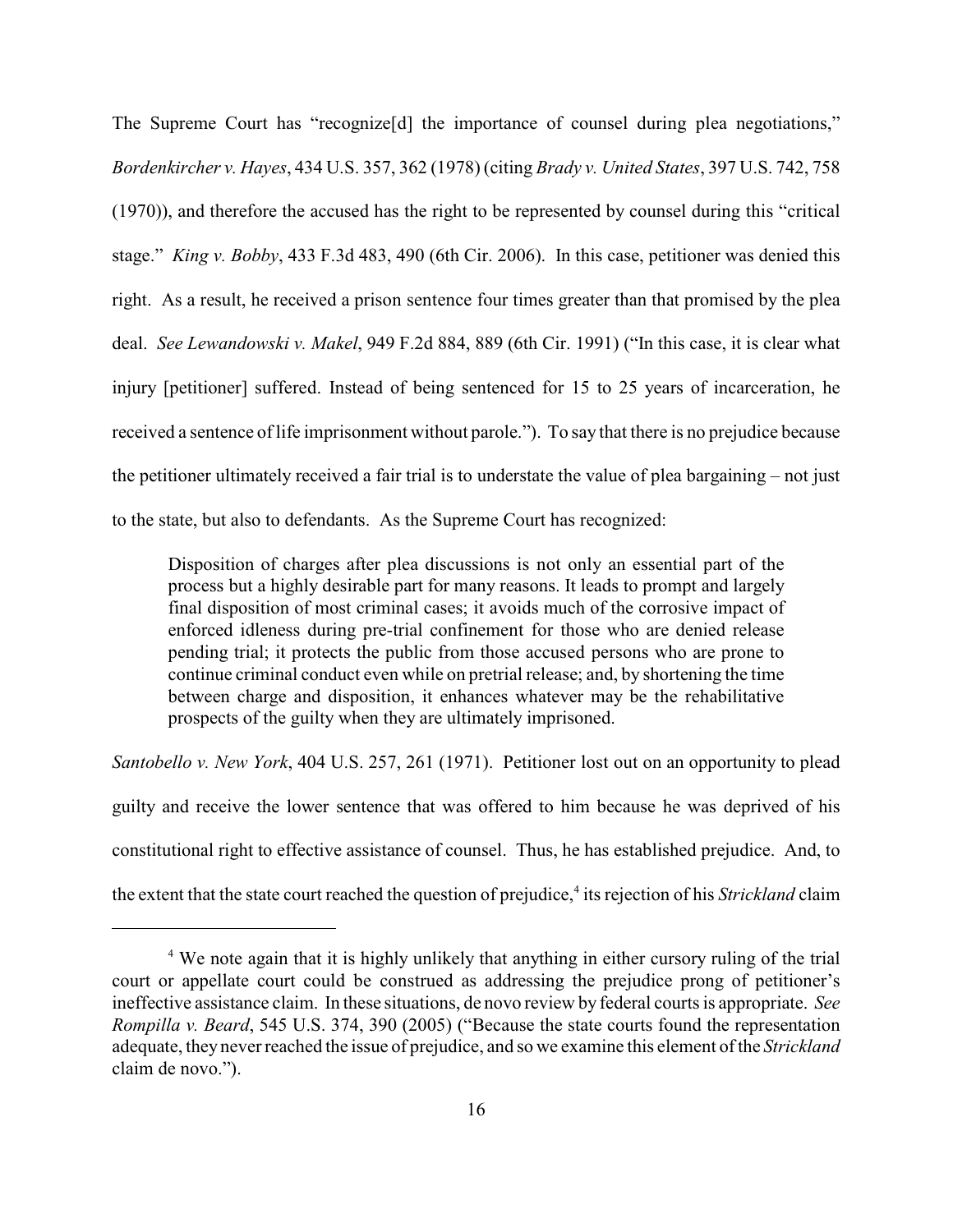represents an unreasonable application of clearly established Constitutional law, as established by the Supreme Court.

#### *3. Remedy*

Finally, respondent contends that, even if petitioner has established a valid ineffective assistance of counsel claim, there is no clearly established SupremeCourt law supporting the district court's remedy, and the remedy "violates separation of powers, federalism principles, and basic fairness principles."

The absence of clearly established law by the Supreme Court is not relevant when fashioning a habeas remedy. We have already concluded that petitioner is in custody in violation of the Constitution of the United States, *see* 28 U.S.C. § 2254(a), and the state court's conclusion to the contrary represents an unreasonable application of clearly established Federal law, as determined by the Supreme Court, *see* 28 U.S.C. § 2254(d)(1). We must now decide whether the district court's remedy for petitioner's unlawful custody is appropriate.

"[F]ederal courts have wide latitude in structuring the terms of habeas relief." *Demis v. Sniezek*, 558 F.3d 508, 515 (6th Cir. 2009) (citing *Hilton v. Braunskill*, 481 U.S. 770, 775 (1987)); *see also* 28 U.S.C. § 2243 (providing that the federal court "shall . . . dispose of the matter as law and justice require"); *Glenn v. Dallman*, 686 F.2d 418, 423 (6th Cir. 1982)(noting that federal courts in habeas cases are "to fashion relief as justice requires"). "Cases involving Sixth Amendment deprivations are subject to the general rule that remedies should be tailored to the injury suffered from the constitutional violation and should not unnecessarily infringe on competing interests." *United States v. Morrison*, 449 U.S. 361, 364 (1981). Therefore, "'a federal district court . . . should give careful consideration to the appropriate demands of comity in effectuating its habeas corpus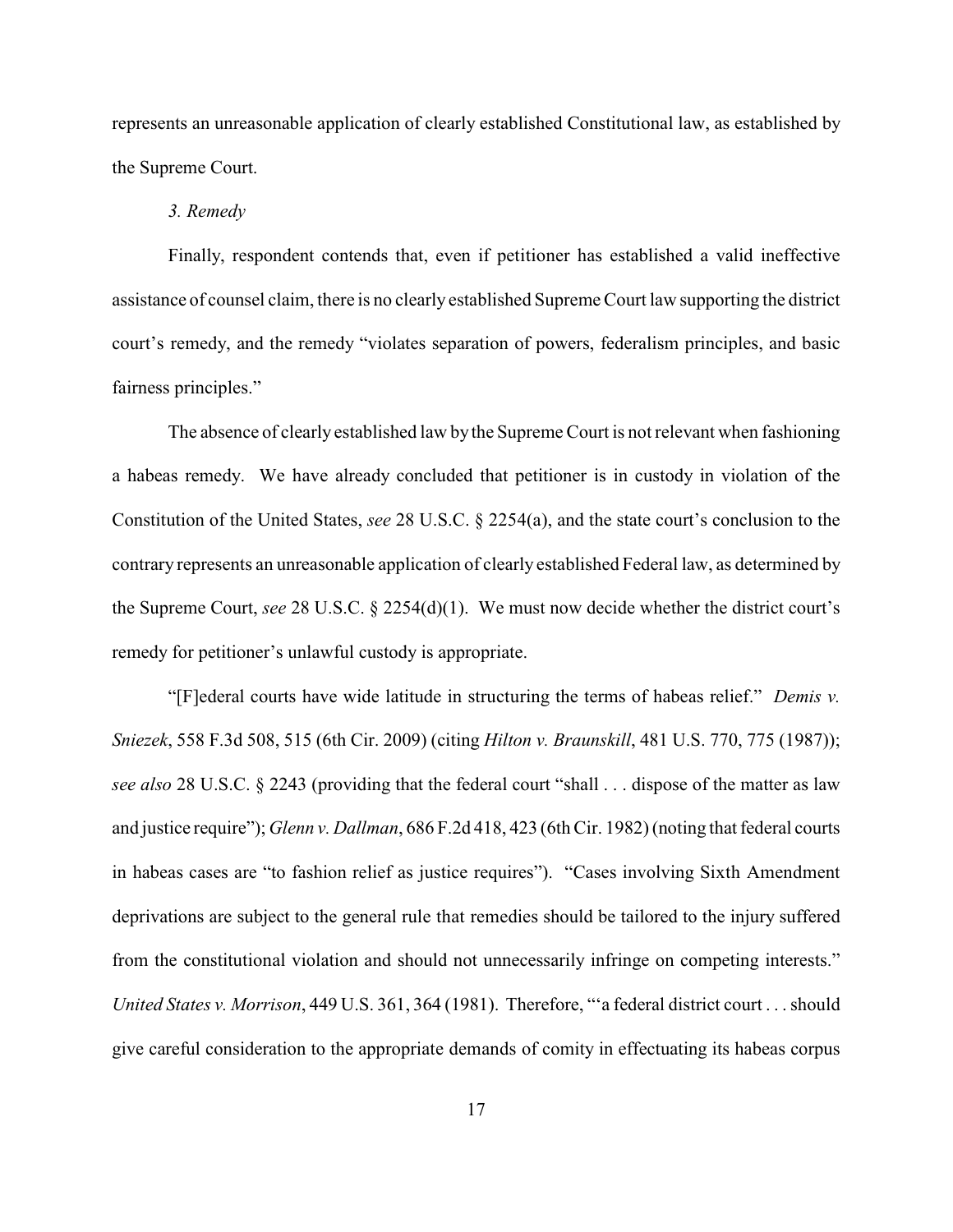decree.'" *Gentry v. Deuth*, 456 F.3d 687, 697 (6th Cir. 2006) (quoting *Parisi v. Davidson*, 405 U.S. 34, 46 (1972)). We review the district court's remedy for an abuse of discretion. *Id.*

The district court did not abuse its discretion. The relief chosen by the district court remedies the constitutional violation without unduly infringing upon the state's interests. The deprivation of effective assistance from counsel caused petitioner to reject a plea deal. Allowing petitioner an opportunity to assess and accept the plea deal, with the competent assistance of counsel, remedies this wrong. *See Lewandowski*, 949 F.2d at 889 ("The only way to effectively repair the constitutional deprivation [petitioner] suffered is to restore him to the position in which he would have been had the deprivation not occurred; namely, serving a sentence for 15 to 25 years."). A new trial does not. *Turner*, 858 F.2d at 1207 ("[A] new trial cannot remedy the specific deprivation suffered.").

While respondent does not identify any state interests offended by the relief ordered, there are such interests to be taken into account. Nevertheless, the district court'srelief treads quite lightly upon these. The district court did nothing more than hold the state to a deal the state had previously offered.<sup>5</sup> In fact, the remedy chosen by the district court is the same remedy that the state courts employ in such cases. *People v. McCauley*, --- N.W.2d ----, 2010 WL 173597 (Mich. Ct. App. 2010); *People v. Carter*, 190 Mich. App. 459, 463, 476 N.W.2d 436, 438-39 (1991), *vacated on other grounds by* 440 Mich. 870, 486 N.W.2d 740 (1992). Significantly, respondent does not

<sup>&</sup>lt;sup>5</sup>Although the district court indicates at one point that it is ordering "specific performance" of the plea deal, it later clarifies that it is simply granting a conditional writ, giving the state an opportunity to offer a plea deal or release the petitioner from custody. Thus, the prosecution has a choice: it need not offer petitioner the plea deal, but if it chooses not to, it may not continue to detain petitioner pursuant to a void judgment. *See Satterlee v. Wolfenbarger*, 453 F.3d 362, 368-69 (6th Cir. 2006).